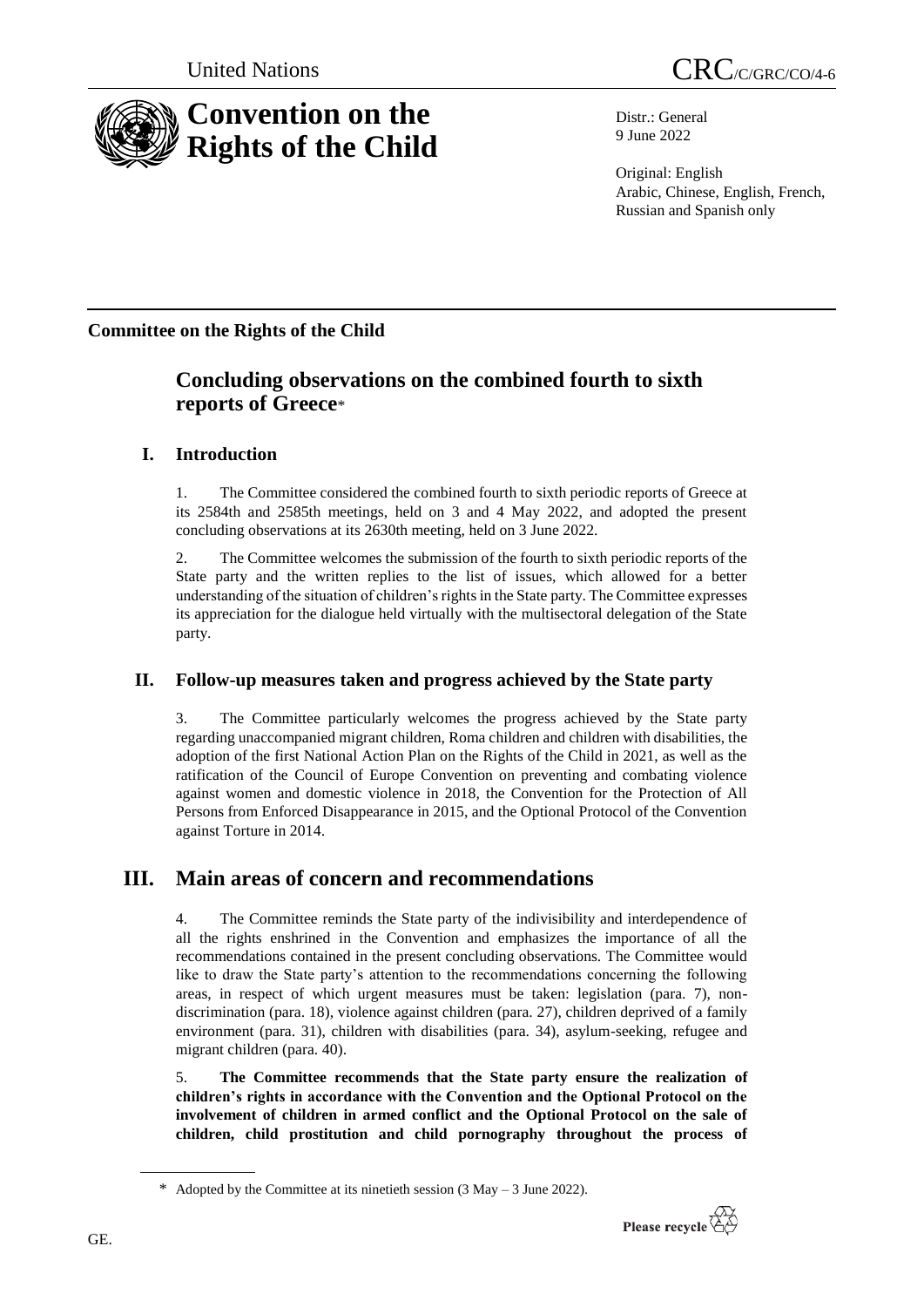**implementing the 2030 Agenda for Sustainable Development. It urges the State party to ensure the meaningful participation of children in the design and implementation of policies and programmes aimed at achieving all 17 Sustainable Development Goals as far as they concern children.**

### **A. General measures of implementation (arts. 4, 42 and 44 (6))**

### **Legislation**

6. While noting the intensive legislative activity, the Committee is concerned about the existing numerous gaps and the still fragmented nature of the Greek legislation regarding children's rights.

7. **The Committee urges the State party to bring together the fragmented provisions in the current legislation under a holistic legal framework and revise them where necessary in order to introduce a comprehensive child protection system.**

#### **Comprehensive policy and strategy**

8. **While noting the adoption of the first National Action Plan on the Rights of the Child in 2021 (NAP), and the establishment of the National Mechanism for the Monitoring and Evaluation of Action Plans for the Rights of the Child, the Committee recommends that the State party:**

(a) **Ensure that the NAP is equipped with time-bound and measurable goals and a dedicated budget for its implementation;**

(b) **Activate the National Mechanism and ensure the monitoring and evaluation of the NAP at national and local levels;**

(c) **Devise a comprehensive policy and strategy on children that encompass all areas covered by the Convention and allocate adequate human, technical and financial resources for their implementation and ensure that children and organisations working for their rights participate in the preparation, implementation and evaluation of the policy, strategy and action plans.**

### **Coordination**

9. **While noting that Greece does not have a permanent body with a sufficient authority and mandate to coordinate all activities related to the implementation of the Convention at inter-ministerial, cross-sectoral, regional and local levels, which may lead to insufficient clarity of roles and responsibilities resulting in overlapping and conflicting initiatives, the Committee urges the State party to establish clear legal mandates to the sectoral ministries as well as adequate resources to the National Mechanism for the Monitoring and Evaluation of Action Plans for the Rights of the Child.**

#### **Allocation of resources**

10. **While noting the reform of the social welfare system, the Committee recalls its general comment No. 19 (2016) and reiterates its previous recommendations (para. 18) that the State party:**

Continue to increase and prioritise budgetary allocations to ensure the **implementation of the rights of the child at all levels, addressing child poverty, including by increasing allocations for social services for families and children, health and education and for children in situations of vulnerability, while protecting them from cuts, including those funded from external sources;**

(b) **Establish a budgeting process with clear allocations to children in the relevant sectors and agencies, specific indicators and tracking and monitoring systems;**

(c) **Invest on follow up and sustainability of services funded from external sources particularly from the European Structural and Investment funds.**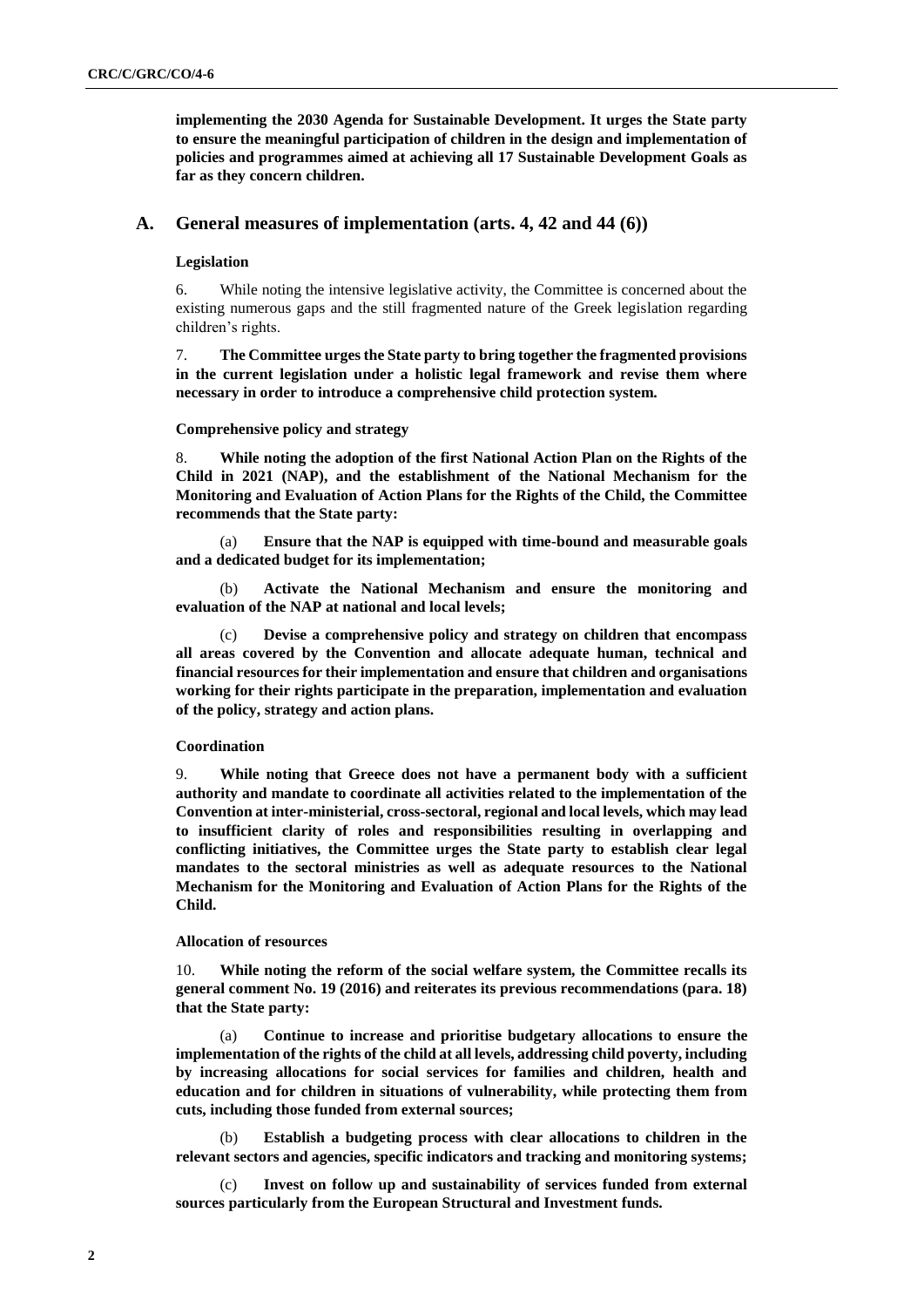#### **Data collection**

11. **Recalling its general comment No. 5 (2003) and its previous recommendations (para. 20), the Committee recommends that the State party establish a central database on children with disaggregated data on all areas of the Convention and its Optional Protocols and develop indicators consistent with the Convention.**

#### **Independent monitoring**

12. **The Committee recommends that the State party allocate adequate financial resources to the Children's Rights Department in the Independent Authority of the Greek Ombudsman to ensure its sustainability.**

#### **Dissemination, awareness-raising and training**

13. **The Committee reiterates its recommendations (paras. 23, 26) that the State party strengthen its efforts to disseminate and raise awareness about the Convention and its Optional Protocols and ensure systematic, mandatory and ongoing training on children's rights to relevant professionals, such as social workers, health workers, teachers, police, judicial authorities.**

#### **Cooperation with civil society**

14. **The Committee notes the remarkable role of NGOs in the provision of services to children, particularly refugee and asylum-seeking children and children in situations of migration, and welcomes the establishment of the NGO accreditation to facilitate collaboration with the State party's competent authorities. The Committee recommends that the State party intensify cooperation with NGOs, including those representing children belonging to the Muslim minority in Thrace, and meaningfully involve them in the development, implementation and evaluation of policies, programmes and legislation relating to children's rights, and in preparing periodic reports under the Convention.**

#### **Children's rights and the business sector**

15. **Noting the centrality of tourism to GDP and employment and the exposure to air pollution in the State party, the Committee, recalling its general comment No. 16 (2013), recommends that the State party:**

(a) **Establish, implement and monitor regulations to ensure that the business sector, including tourism, complies with international standards in the areas of human and children's rights, health, labour and environment;**

(b) **Undertake awareness-raising campaigns with the tourism industry and the public at large on the prevention of sexual exploitation of children in the context of travel and tourism, with particular attention to migrant boys; strengthen data collection in this regard; and consider ratifying the UNWTO Framework Convention on Tourism Ethics.**

(c) **Harmonise its current climate mitigation policy, including in relation to domestic heating and the transportation sector, with its obligation to protect the rights of children, in particular the rights to health, food and an adequate standard of living, both in Greece and abroad;**

Consider the impact of climate change on the rights of the child in its **energy policy, including in relation to fossil fuel extraction and fossil fuels subsidies.**

#### **B. Definition of the child (art. 1)**

16. **While noting that children regardless of their age can marry after a court approval as an exception under the Civil Code or under the jurisdiction of the Mufti, the Committee urges the State party to remove all exceptions in the law that allow marriage for children under 18.**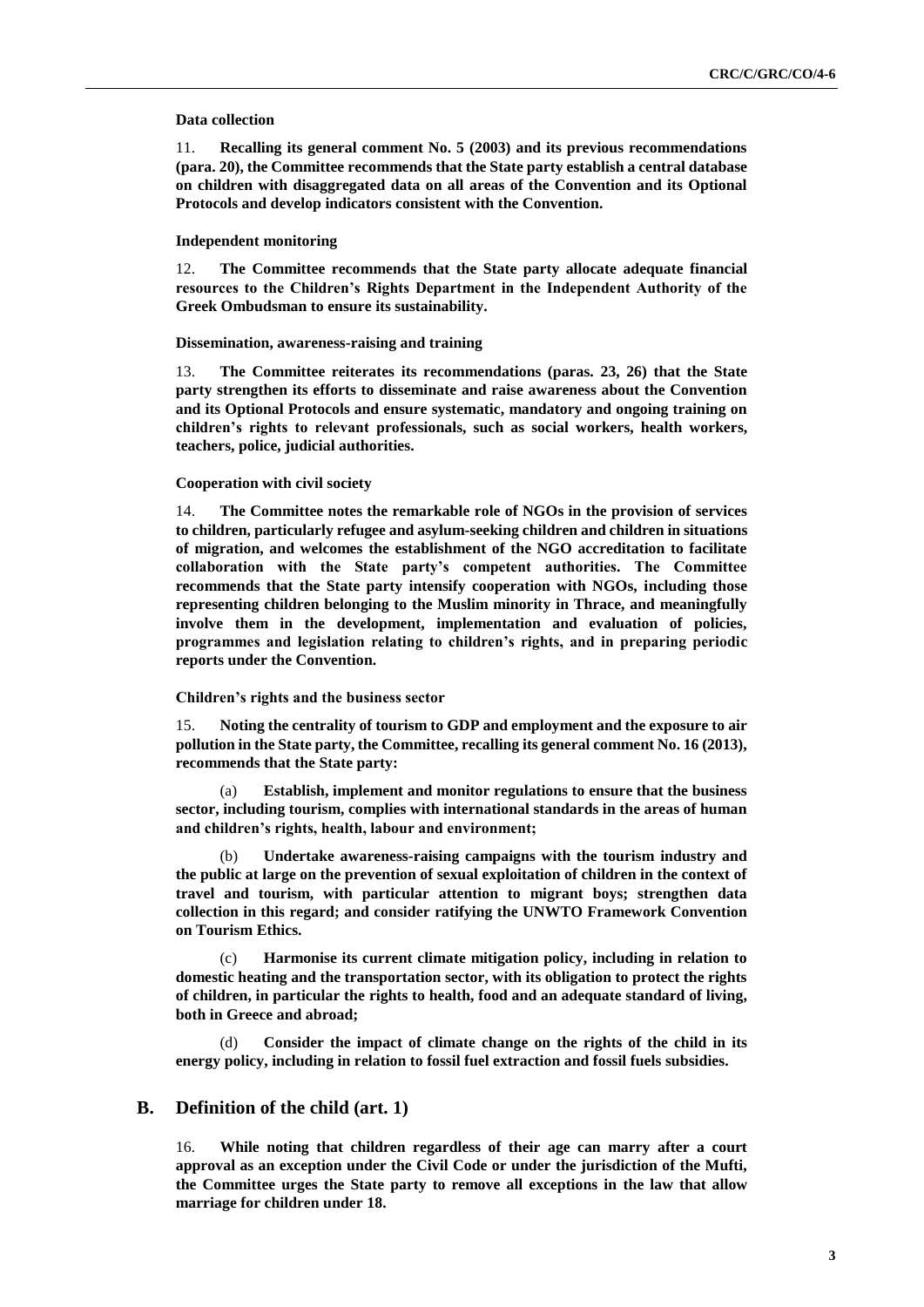## **C. General principles (arts. 2–3, 6 and 12)**

#### **Non-discrimination**

17. The Committee welcomes the adoption of Law 4443/2016 and Law 4285/2014, the establishment of the National Council against Racism and Intolerance, the adoption of the National Action Plan against Racism and Intolerance (2020-2023), the National Strategy (2021-2030) and Action Plan for Roma Inclusion (2017-2021), as well as legislative and policy measures taken to facilitate access of children in situations of vulnerability to education, healthcare and sanitation. However, the Committee remains concerned about the:

Persisting discrimination against and negative attitudes towards Roma children, children with disabilities, children belonging to the Muslim minority in Thrace, asylum-seeking and refugee children and children in situations of migration, children of single and/or undocumented migrant parents, which impacts on their access to education, limits their access to socio-economic rights and services and keeps them poor;

(b) Underreported cases of violence, including police violence and hate crime, against Roma and migrant populations, including children, and the lack of access to justice;

(c) Insufficient visibility and involvement of NGOs working on minority issues in the National Council against Racism and Intolerance and the abolishment of the Special Secretariat for the Social Inclusion of Roma population, in 2019;

(d) Lack of disaggregated data on children in situations of vulnerability.

18. **Recalling the SDG target 10.3 and its previous recommendations (para. 27), the Committee recommends that the State party:**

(a) **Intensify its measures to ensure that Roma children, children belonging to the Muslim minority in Thrace, children with disabilities, refugee and asylumseeking children, children in situations of migration and children of single and/or undocumented migrant parents have effective access to food security, healthcare, education, housing, water, sanitation, social services and a decent standard of living, and ensure regular and systematic monitoring and impact assessment of the measures taken;**

(b) **Investigate and prosecute cases of racially, ethnically and religiously motivated crime, punish perpetrators with deterrent sanctions and provide adequate compensation to the victims; establish and promote avenues for children and their caregivers to seek justice in case of discrimination and strongly encourage the reporting of hate crime;**

(c) **Adopt a coherent national integration strategy and undertake media campaigns to promote tolerance, living together, respect for diversity, dialogue and inclusion and raise public awareness about the prohibition of discrimination;**

(d) **Publicise the work of the National Council against Racism and Intolerance and ensure that NGOs working on minority issues, including those representing Roma children and children of the Muslim minority in Thrace, are represented therein;**

(e) **Ensure that the implementation of the National Action Plan against Racism and Intolerance and for Roma inclusion is monitored and evaluated;**

(f) **Strengthen data collection on Roma children, children with disability, children in street situations, children in situations of migration, including those in irregular situations, child victims of human trafficking, and other groups of children in vulnerable situations.**

#### **Best interests of the child**

19. **While noting that Law 4636/2019 recognises the principle of best interests of the child with regard to international protection and that Law 4554/2018 sets rules on best interests' determination and assessment for unaccompanied migrant children the**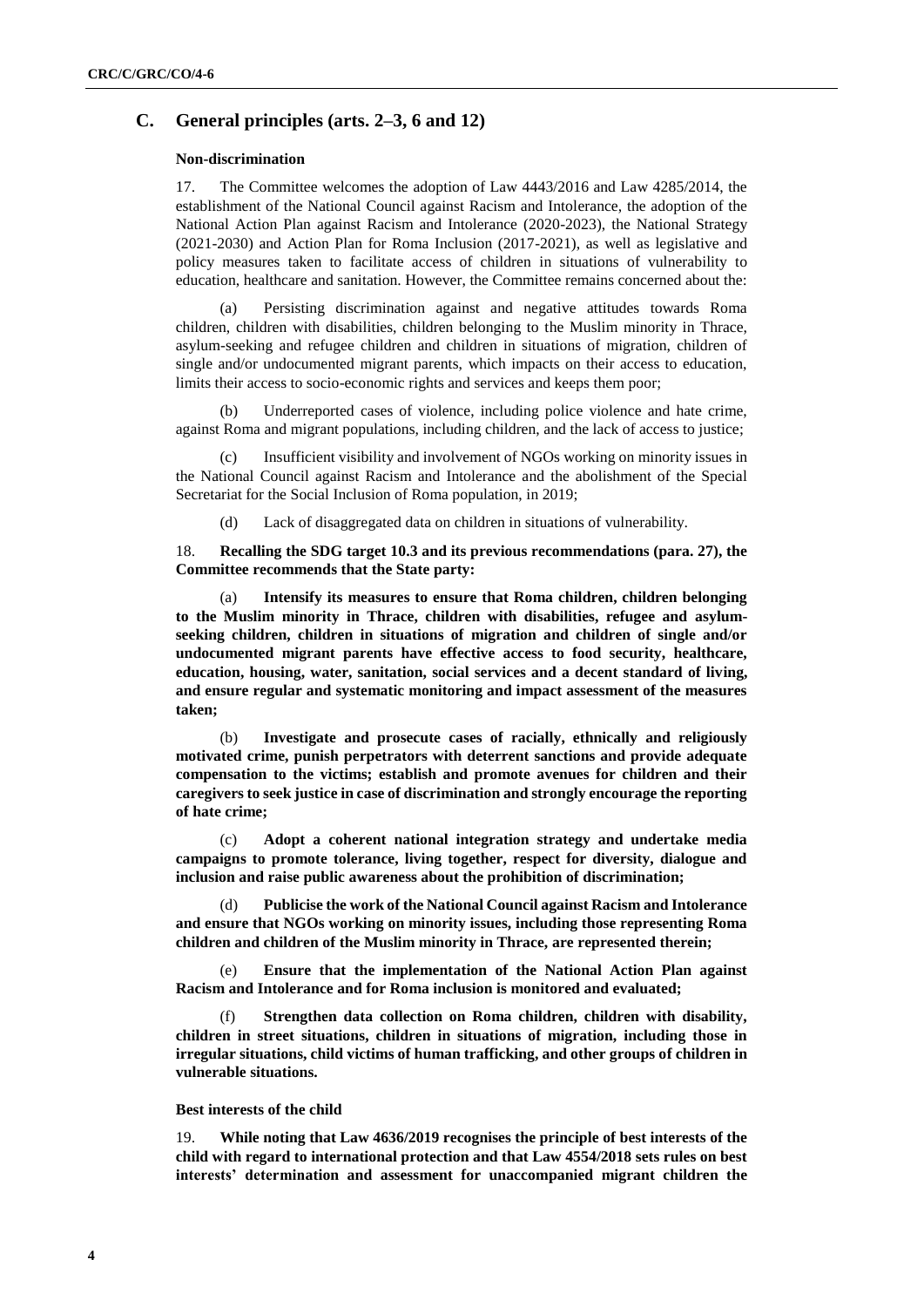**Committee recalls its general comment No. 14 (2013) and recommends that the State party:**

(a) **Integrate and consistently interpret and apply the right of the child to have their best interests taken as a primary consideration in all administrative and judicial proceedings, decisions, policies, programmes and projects that are relevant to, and have an impact on, children;**

(b) **Develop and implement procedures and criteria on, and provide systematic training and guidance for all relevant professionals to assess and determine the best interests of the child in every area covered by the Convention, and to give the principle due weight as a primary consideration.**

**Respect for the views of the child**

20. **While noting the lowering of the voting age to 17 years (Law 4406/2016), the Committee recommends that the State party:**

(a) **Ensure the effective implementation of the legislation recognizing the right of the child to be heard in relevant legal proceedings, including by establishing systems and/or procedures for social workers and courts to comply with the principle and building their capacity to use such systems and procedures;**

(b) **Ensure that the participatory structures, including the Youth Parliament and Student Councils, represent children with distinct ethnic, religious, linguistic and cultural backgrounds, as well as children with disabilities;**

(c) **Promote meaningful and empowered participation of all children within the family, in alternative care, communities and schools and include children in decision-making in all matters related to children, including environmental matters.**

#### **D. Civil rights and freedoms (arts. 7–8 and 13–17)**

**Birth registration, name and nationality**

21. **While welcoming the adoption of Law 4554/2018 and Law 4332/2015, the Committee recalls SDG target 16.9 and recommends that the State party:**

Further facilitate access to birth registration procedures and identity **documentation and correction of birth certificates for Roma children and children of migrant parents, free of charge;**

(b) **Repeal the requirement of a certified marriage certificate for registering both parents in the birth certificate of their child;**

(c) **Establish legal safeguards to prevent statelessness of children born to foreign parents and children born to same-sex couples and facilitate their access to Greek citizenship;**

(d) **Establish statelessness determination procedures;**

Consider ratifying the 1961 Convention on the Reduction of Statelessness **and the 1997 European Convention on Nationality.**

#### **Right to identity**

22. **The Committee urges the State party to ensure the right of children to preserve their identity in cases of abandonment in institutions and to have access to information about their origin if born through assisted reproduction technologies, including surrogacy and donor arrangements, as well in case of adoption.**

#### **Freedom of religion**

23. **While welcoming amendments prohibiting school records of children's religion and providing for the possibility of exemption from religious classes for non-Orthodox**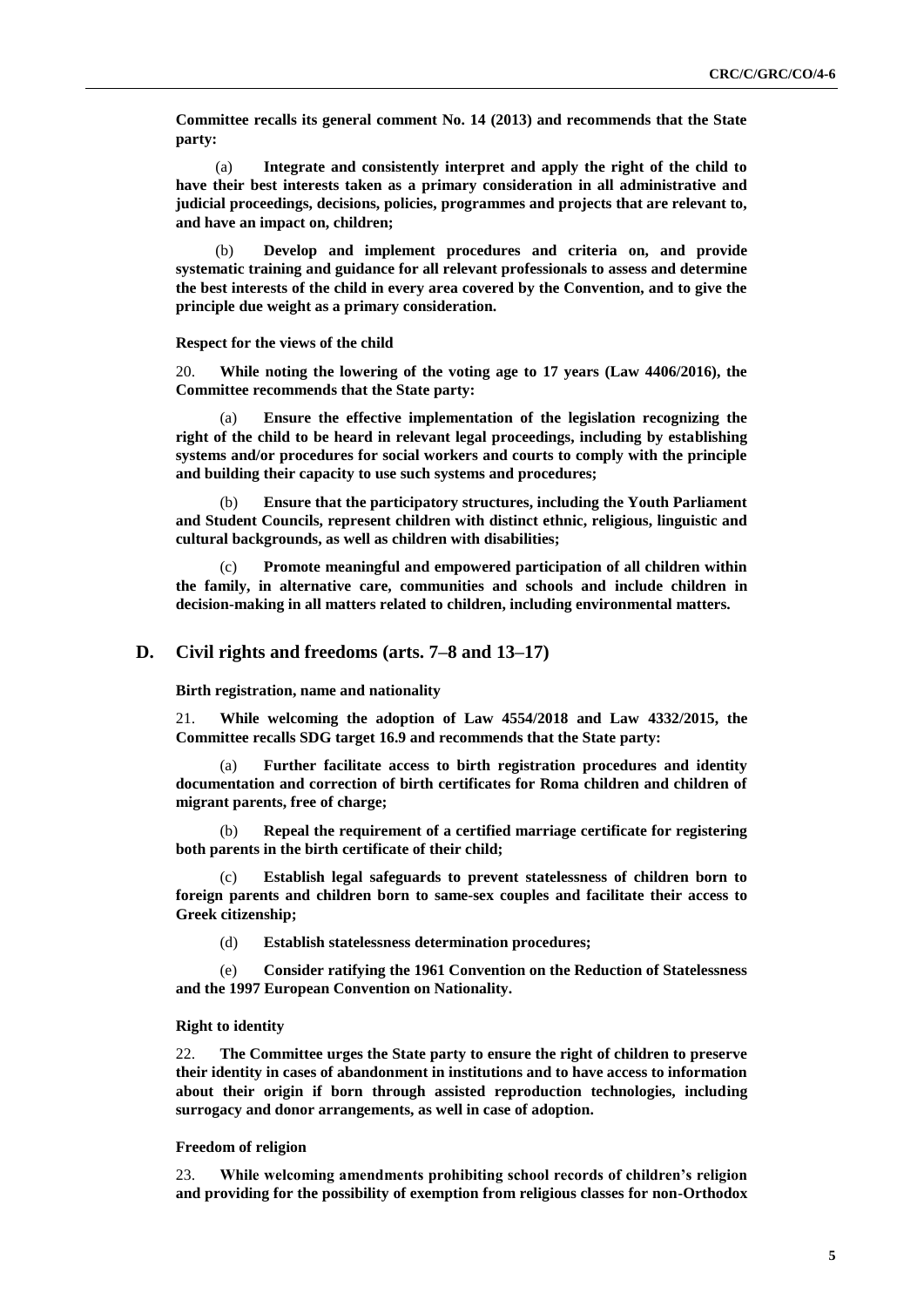**students, the Committee reiterates its previous recommendations (para. 35) that the State party ensure and promote the respect of the right of the child to freedom of thought, conscience and religion and:**

(a) **Implement decision 28/2019 of the Data Protection Authority and decision 1759-1760/2019 of the Supreme Administrative Court to remove the reference to religion from school files and living certificates;**

(b) **Ensure that all students, regardless of their or their parents' religion or belief, can be exempt from religious classes, including by reviewing Ministerial Decision of 22 January 2018;**

(c) **Review Law 344/1976 to repeal the requirement to register parents' religion in birth registration certificates.**

#### **Right to privacy**

24. **While noting the transposition of EU Directive 2016/800, the Committee reiterates its previous recommendation (para. 36) that Greece ensure the respect of the child's privacy and non-disclosure of private information in the context of criminal and child-protection proceedings, prosecute violations and impose deterrent sanctions, including with regard to the media.**

#### **Access to appropriate information**

25. **Recalling its general comment No. 25 (2021), the Committee recommends that the State party:**

(a) **Protect children from information and material harmful to their wellbeing, including by developing specific guidelines and a code of conduct for the media, providing for mechanisms to prosecute violations and enhancing the digital literacy and skills of children, teachers and parents;**

(b) **Ensure that children have access to diverse information and materials in languages they can understand;**

(c) **Provide information in the migrant children's languages and in childfriendly formats on their rights, administrative procedures, access to international protection, healthcare, housing and education.**

## **E. Violence against children (arts. 19, 24 (3), 28 (2), 34, 37 (a) and 39)**

#### **Violence against children, including sexual violence, abuse and neglect**

26. The Committee welcomes the introduction of more severe penalties for sexual violence against children, the adoption of Law 4322/2015 and Law 4823/2021, the establishment of 72 domestic violence agencies and of "children's houses" to examine child victims and witnesses of sexual violence and human trafficking to avoid traumatisation (Law 4478/2017). However, the Committee remains seriously concerned about the:

Lack of a comprehensive strategy to address all forms of violence against children, including domestic violence and corporal punishment;

(b) Rise in the number of cases of child sexual exploitation and abuse, including in relation to child sexual abuse material, within the circle of trust and with regards to migrant children, while data to assess the magnitude of the phenomenon is lacking;

(c) Reported bullying in schools, including based on sexual orientation and gender identity;

(d) Lack of specialized services for children who are victims of such abuse and child-friendly information on how to seek compensation, while the "children's houses" are not fully operational.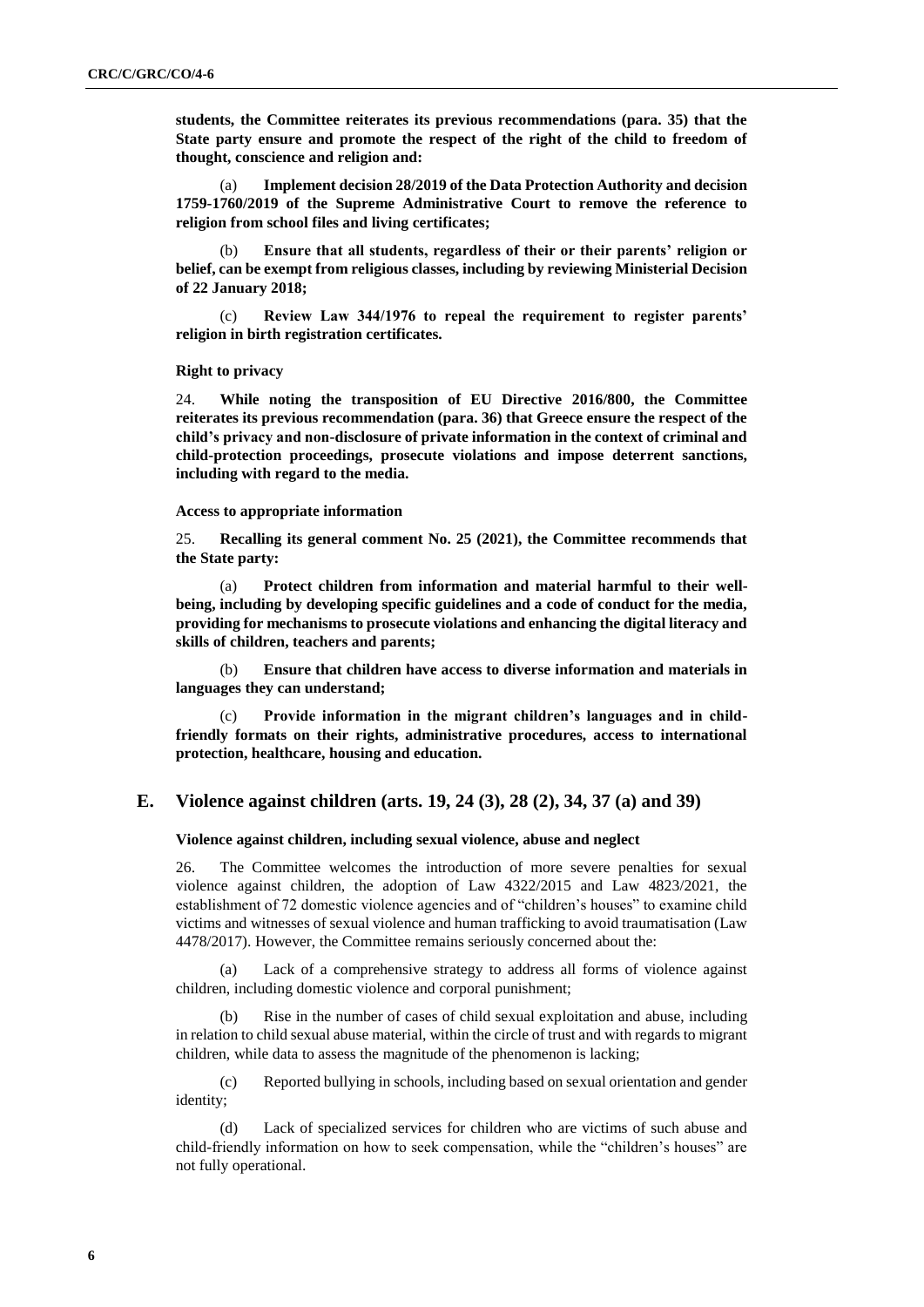(e) Low rates of intervention, investigation, prosecution and conviction in cases of child sexual exploitation and abuse;

(f) Lack of information about the implementation and the sanctions imposed for violations of legislation prohibiting domestic violence and corporal punishment and bullying.

27. **Recalling its general comment No. 13 (2011), the Committee urges the State party to:**

(a) **Further develop the national database of all cases of violence against children, including sexual violence, and undertake a comprehensive assessment of the extent, causes and nature of such violence in order to formulate a comprehensive strategy for preventing and combatting it;**

(b) **Ensure that the prohibition of corporal punishment, bullying and domestic violence cover all settings, are effectively enforced, including by monitoring the implementation of Laws 3500/2006 and 4322/2015;**

(c) **Raise awareness of children, caregivers, teachers and other professionals working for and with children about the prohibition of corporal punishment, bullying and domestic violence, and develop broad campaigns to promote positive, non-violent and participatory forms of child-rearing and discipline;**

(d) **Establish mechanisms, procedures and guidelines to ensure and promote mandatory reporting and multiagency intervention in all cases of violence against children; and strengthen teachers and health professionals training to prevent, detect and address different forms of violence, including based on sexual orientation and gender identity;**

(e) **Ensure that children have access to confidential, child-friendly complaint mechanisms, including hotlines, for the reporting of all forms of violence and abuse and encourage children to make use thereof;**

(f) **Ensure that: (i) cases of violence against children are promptly reported and investigated, applying a child-friendly and multi-sectoral approach to avoid the traumatisation of the child; (ii) reparations are provided to child victims; and (iii) perpetrators are prosecuted and duly sanctioned and deterred from having contact with children, in particular in their professional capacity;**

(g) **Make the Athens-based Children's House (Law 4478/2017) a place for child victims and witnesses of violence allowing children to receive all the specialized services they need in one place, further develop this concept and generalize it to the entire territory, while encouraging courts to use it to collect testimony from children, avoid repetitive questioning and allow audiovisual recordings of testimonies as evidence in the court procedures;**

(h) **Provide specialized services and access to information about compensation for children who are victims of violence, including psychological support, to ensure their recovery and reintegration, and allocate financial, human and technical resources to public authorities and NGOs supporting this work.**

#### **Harmful practices**

28. **Recalling joint general recommendation No. 18 and SDG target 5.3, the Committee urges the State party to:**

(a) **Raise awareness about the harmful effects of child marriage on the physical and mental health and well-being of girls, targeting in particular the Roma community and the Muslim minority in Thrace, encourage the reporting of child marriage and establish protection schemes for victims;**

(b) **Strengthen its efforts to prevent female genital mutilation in relation to migrant girls;**

(c) **Ensure that no child, including intersex children, is subjected to unnecessary medical or surgical treatment during childhood, and provide social,**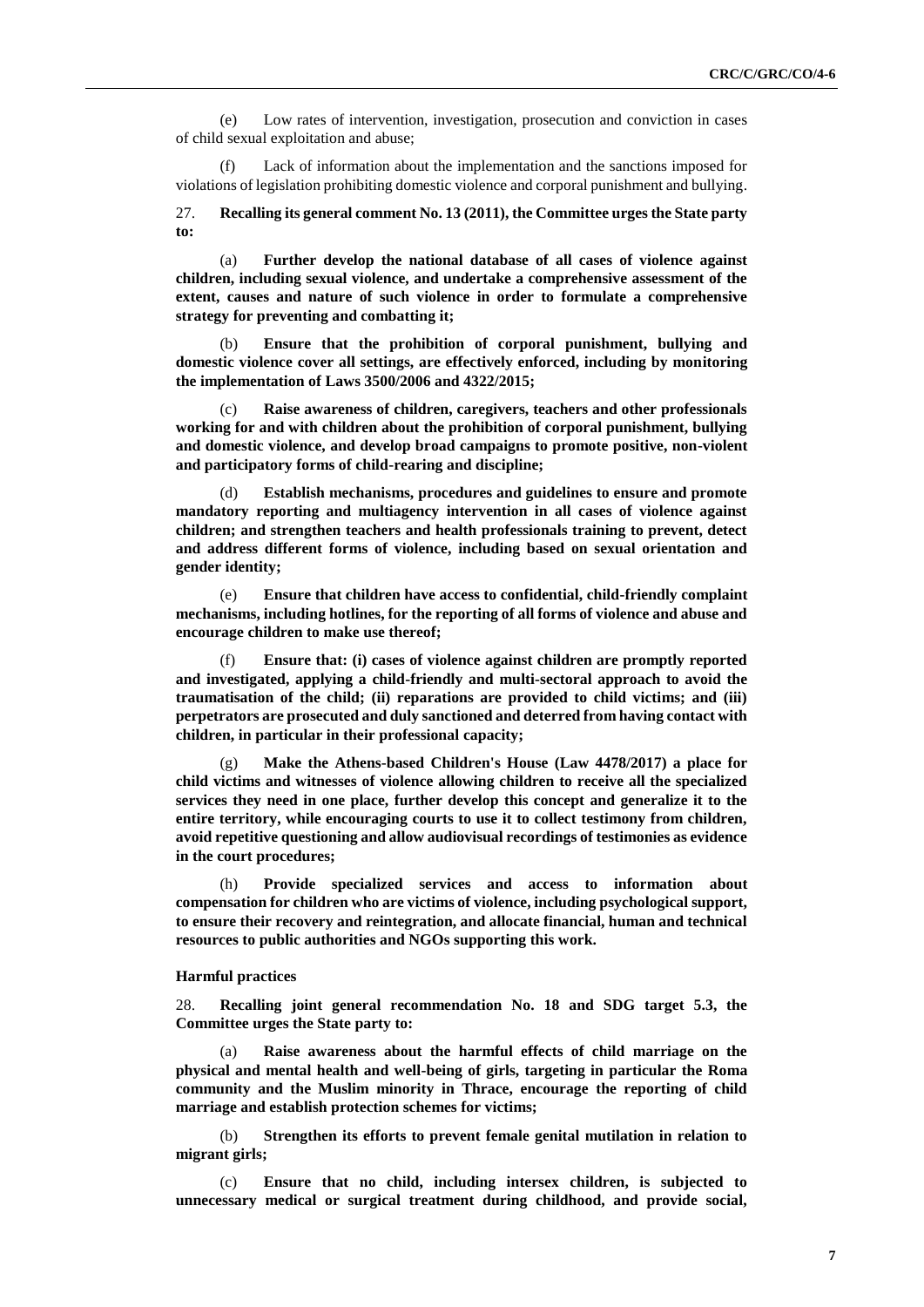**medical and psychological services, as well as adequate counselling, support and reparations, to intersex children and their families.**

## **F. Family environment and alternative care (arts. 5, 9–11, 18 (1)–(2), 20– 21, 25 and 27 (4))**

**Family environment**

29. **While noting Law 4808/2021 and Law No. 4800/2021, the Committee recommends that the State party:**

(a) **Promote equal parenting and ensure that both parents, regardless of marital status, have common parental responsibilities under the law and in practice, in line with article 18(1) of the Convention;**

(b) **In case of parental separation, ensure that joint parental custody is applied unless it is not in the best interests of the child and build the capacity of the judiciary to undertake this assessment;**

Strengthen family support and community-based services as well as **cooperation between social protection, education, healthcare and other community services, while allocating adequate resources thereto, to prevent child abandonment and family separation;**

(d) **Prevent child abduction, including by monitoring the implementation of The Hague Convention on Civil Aspects of International Child Abduction, and consider requiring written consent when a child travels abroad with one parent.**

#### **Children deprived of a family environment**

30. While welcoming the adoption of Law 4538/2018, Ministerial decision 13734/538, as well as the launch, in May 2021, of the awareness-raising campaign on foster care and the establishment of community centers, the Committee remains concerned about the:

(a) Over institutionalisation of children deprived of parental care and the lack of sufficient family-based care options due to a shortage of resources and trained staff;

(b) Lack of standards for care provision and insufficient review of placements, despite a high number of placements managed by private institutions and the church;

(c) Insufficient efforts to ensure the right of children in care to have their views heard and to have contact with their parents;

(d) Hospitalisation of children not requiring care in the absence of emergency accommodation and a lack of consideration for special needs of children in situations of vulnerability;

(e) The insufficient support for children leaving care.

31. **Recalling the UN Guidelines for the Alternative Care of Children the Committee recommends that the State party:**

(a) **Implement the newly adopted National Deinstitutionalisation Strategy, together with a specific and time-bound action plan with budget and staff allocations to prevent and phase out institutionalization, by: (i) supporting families in vulnerable situations, (ii) referring them to appropriate services including for strengthening of parenting skills and (iii) supporting family-based care options;**

Ensure that children are separated from their family only if it is in their **best interests and after a comprehensive assessment of their situation; and that poverty, disabilities or a lack of identification documents are never the sole justification for family separation;**

(c) **Monitor the implementation of Law 4538/2018 and further promote and strengthen the capacity of foster care, including by conducting a national recruitment campaign for foster parents and providing regular and adequate training for them**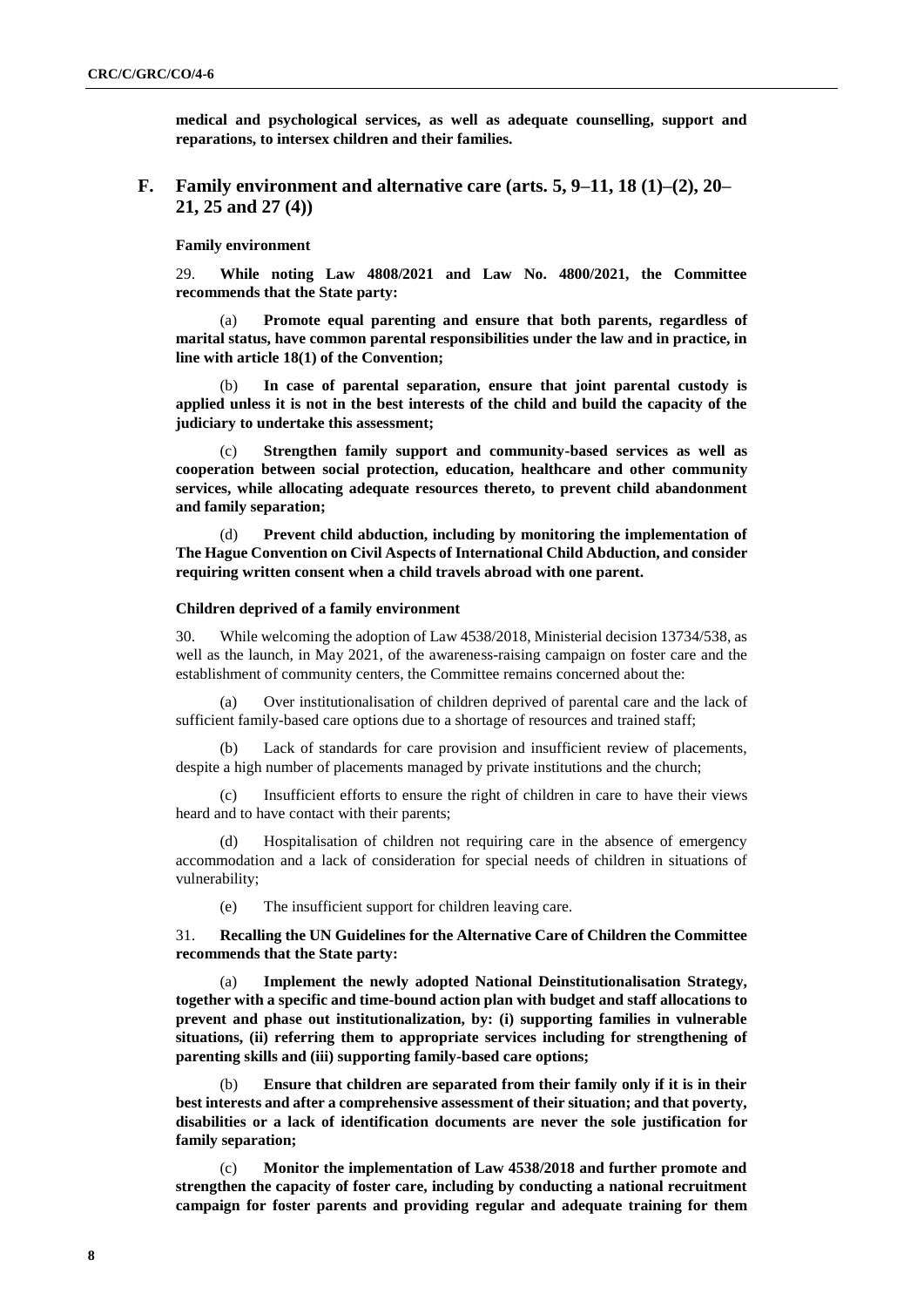**before and during the placement of children, especially on fostering children with special needs and unaccompanied migrant children;**

(d) **Strengthen data collection on alternative care settings and children living therein, including with regard to privately-run and Church-run institutions;**

(e) **Develop and implement national standards for quality alternative care across all forms of care, in public, private and Church-run institutions alike, including regarding staffing and premises; provide training to staff working in institutions to enhance their awareness of the rights and needs of children deprived of a family environment; monitor the respect of children's rights; ensure regular, periodic and substantive review of placements, with a view to facilitating family returns or familybased solutions, including by providing the needed support to families in that regard;**

(f) **Provide opportunities for all children in care to maintain contact with their parents and to have their views heard and taken into account;**

Develop emergency care solutions to end the practice of hospitalisation of **children in need of temporary care; ensure that the provision of care meets the needs of children belonging to ethnic or religious minorities, children with behavioural, psychological and/or psychosocial issues, children with disabilities, children in conflict with the law and unaccompanied migrant children;**

(h) **Ensure adequate support for children leaving care, including unaccompanied migrant children, and further develop community-based services and supported independent living.**

#### **Adoption**

32. **The Committee recommends that the State party:**

(a) **Reduce unnecessary procedural delays, including regarding the substitution of the birth parents' consent, and review the legislation accordingly;**

(b) **Address confusion between adoption and foster care, both in legislation, among professionals and the general public;**

Strengthen the capacity of the adoption services and their knowledge and **application of the 1993 Hague Convention No. 33 on Protection of Children and Cooperation in Respect of Inter-country Adoption;**

- (d) **Ensure post-adoption monitoring and services;**
- (e) **Consider extending adoption to same-sex couples.**

## **G. Children with disabilities (art. 23)**

33. While noting the adoption of the first National action plan on the rights of persons with disabilities and the elaboration of the National Deinstitutionalization Strategy and Action Plan, the Committee remains concerned about the:

(a) Lack of disaggregated data on children with disabilities and information regarding the implementation of the Deinstitutionalization Strategy;

(b) High institutionalisation rates of children with disabilities, specifically with multiple and psycho-social disabilities;

(c) Limited support to parents of children with disabilities, particularly with severe and multiple disabilities, and with autism and developmental disorders; regional disparities in the provision of specialised medical and social support, including access to day care and to leisure and play, which is affected by budget shortages, the lack of qualified personnel and the discontinuation of the disability allowance;

(d) Reports of violence and inhumane conditions in institutions.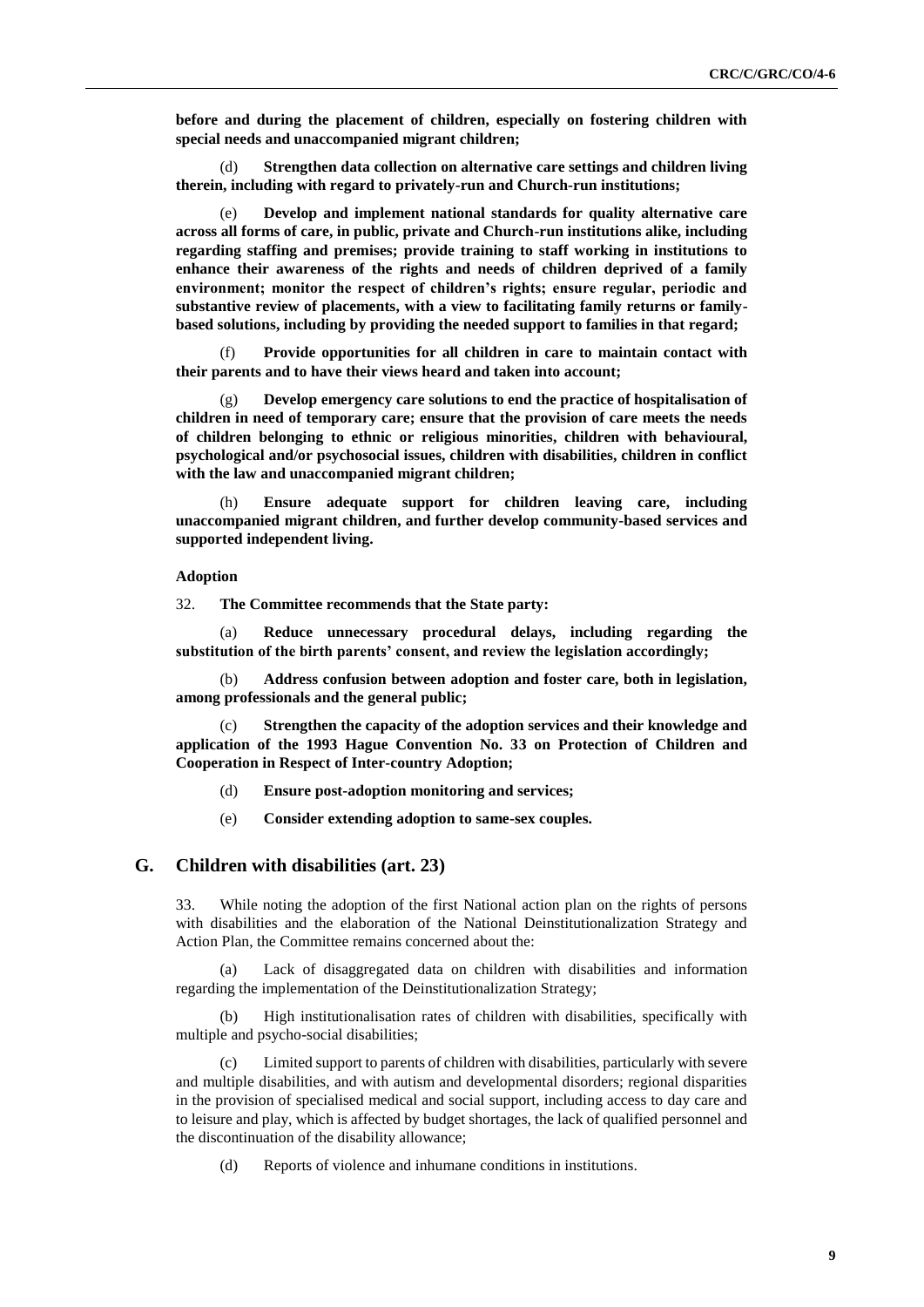34. **Recalling its general comment No. 9 (2006), the Committee urges Greece to adopt a human rights-based approach to disability, set up a comprehensive and inclusive strategy for children with disabilities and:**

(a) **Organize the collection of data, disaggregated by age, sex, disability and region, and develop an efficient and harmonized system for early detection and intervention including for children with autism and developmental disorders, in order to facilitate access for children with all types of disabilities to education and health, social protection and support services;**

(b) **Strengthen the implementation of the National Deinstitutionalization Strategy and Action Plan and urgently close down the Children's Care Centre in Lechania;**

(c) **Address the root causes of the institutionalisation of children with disabilities, including by strengthening the support for parents in urban, rural, remote and insular areas; ensuring the availability of and access to day care, home nursing and relief services; allocating adequate budgets and personnel trained to work with children with disabilities and meet their specific needs; developing community and outpatient health-care services with an adequate number of trained healthcare professionals; and providing opportunities and facilities to leisure and play;**

(d) **Urgently investigate and prosecute the reports of violence in child care institutions, including through their ad-hoc and systematic monitoring.**

## **H. Basic health and welfare (arts. 6, 18 (3), 24, 26, 27 (1)–(3) and 33)**

**Health and health services**

35. **While welcoming Law 4368/2016, the Committee recalls its general comment No. 15(2013) and SDG target 3.8 and recommends that the State party:**

(a) **Ensure effective access to healthcare, including the delivery of the Social Security Number (AMKA) and Foreigners Health Care Card as appropriate, to Roma children, children in situation of migration, children in street situations and other children in vulnerable situations;**

(b) **Strengthen access to dental and ophthalmological services and to vaccination, while raising awareness of parents about the benefits thereof;**

(c) **Ensure the adequate number of skilled healthcare personnel, including paediatricians, nurses and mental health specialists, in all the regions, and remote and insular areas, and in emergency situations;**

(d) **Consider introducing intercultural mediators in healthcare;**

(e) **Address malnutrition, including overweight and obesity, among children and promote healthy lifestyles and physical activity.**

#### **Adolescent health**

36. **Noting the introduction of sexual and reproductive health education in schools as from 2021, the Committee is concerned about the low use of contraception and the lack of information on the measures taken to prevent and address suicidal behaviour among children. Recalling its general comments No. 4 (2003) and No. 20 (2016), and SDG targets 3.4, 3.5 and 3.7, the Committee recommends that the State party:**

(a) **Ensure that all children, including those who are out of school and those in rural and remote areas, receive confidential and child-friendly sexual and reproductive health information and services, including access to contraceptives;**

(b) **Address mental health issues among adolescents, including those that contribute to suicidal behaviour; increase the availability and accessibility of child psychiatrists and child psychologists and encourage children to seek mental health services, without stigma;**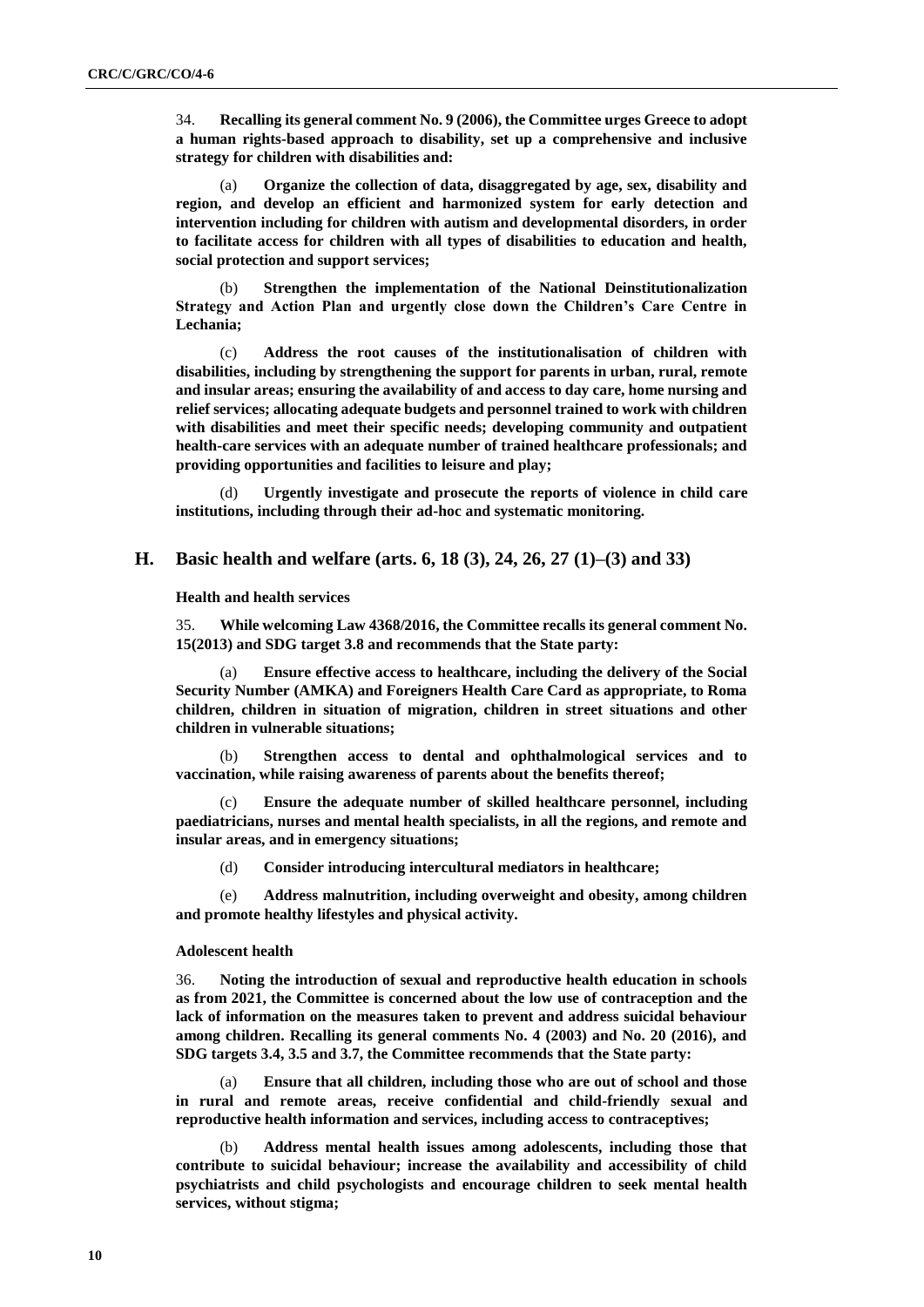(c) **Continue its efforts to prevent substance abuse and provide accessible and youth-friendly substance dependence treatment and support services.**

#### **Standard of living**

37. **While noting the efforts of the State party to tackle child poverty, the Committee is concerned that still around one third of children live in poverty and half of those experience severe material deprivation. Recalling SDG target 1.3, the Committee recommends that the State party:**

(a) **Lift barriers for parents to access financial support and establish a community based system of universal social services that strengthen and enable families to care appropriately for their children;**

(b) **Increase the childcare enrolment rates by improving the access and incentives for parents;**

(c) **Adopt legal provisions to establish a system of social housing with fair and transparent allocation criteria.**

#### **I. Education, leisure and cultural activities (arts. 28–31)**

**Education, including vocational training and guidance**

38. **The Committee, while noting the measures taken to improve access to education for children in vulnerable situations, recalls SDG targets 4.1, 4.2 and 4.5, and recommends that the State party strengthen the inclusiveness of its education system and:**

(a) **Remove barriers to school enrolment and ensure that children with disabilities, Roma children, asylum-seeking and refugee children, unaccompanied migrant children, are promptly integrated into, retained and finish the mainstream preschool, primary and secondary education, regardless of their place of residence;**

(b) **Collect and analyse disaggregated data on school attendance and dropout, to inform its policies, programming and budgeting to effectively respond to the needs of these children;**

Ensure an adequate number of, and quality of education in minority **schools with curriculum in Greek and Turkish, modernise and align curricula, education materials and teacher training in Greek and Turkish, with a view to ensuring the right of children belonging to the Muslim minority in Thrace to receive quality education, along with the official language, in their mother tongue, in compliance with articles 2, 14, 29 and 30 of the Convention;**

(d) **Operationalise and mainstream inclusive education for children with disabilities, including by allocating adequate and dedicated financial, human and technical resources to schools, employing an adequate number of teachers and teaching assistants, developing teaching programs and methods and educational materials and ensuring reasonable accommodation at school; and seek the assistance of UNICEF in this regard;**

(e) **Strengthen the quality of learning and transversal skills in schools, ensure school transportation and that schools are fully and safely accessible and equipped with adequate infrastructure and educational technologies;**

(f) **Develop and promote quality vocational training and facilitate equal access thereto;**

(g) **Address inequalities generated by the COVID-19 crisis during home schooling, including by ensuring the availability of computer equipment and sufficient Internet access, giving particular attention to children in vulnerable situations;**

(h) **Allocate adequate financial, human and technical resources to expand the coverage, capacity and monitoring of pre-school education and ensure access thereto,**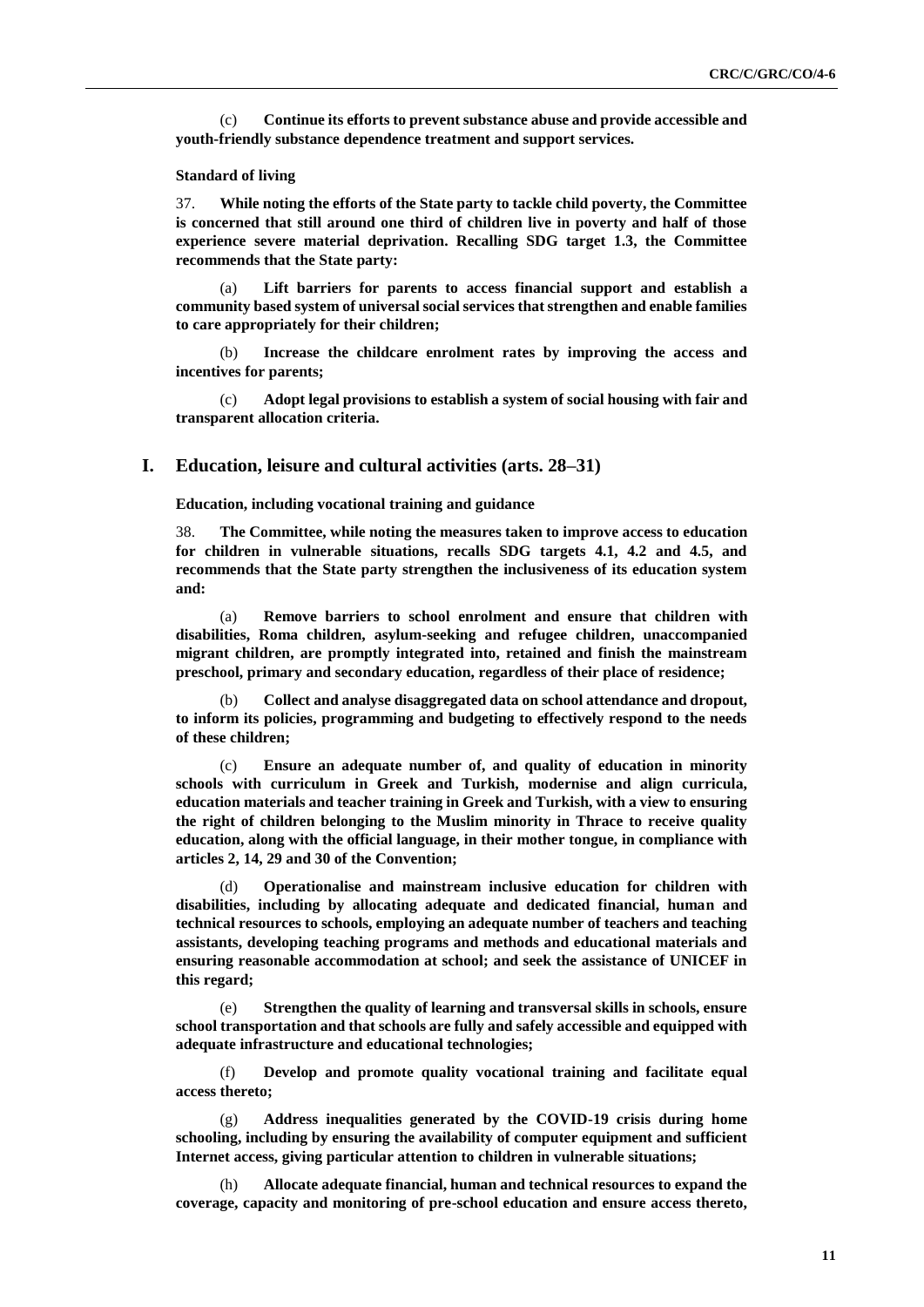**including in rural and remote areas, for children with disabilities, Roma children, asylum-seeking and refugee children and unaccompanied children, and to ensure an adequate number of bilingual pre-schools in the Muslim minority in Thrace;**

(i) **Intensify efforts to promote respect for diversity and living together through education, with emphasis on teachers training, school curricular and positive communication actions at the local level to address negative perceptions and stereotypes;**

(j) **Ensure the right of all children to rest and leisure and to engage in recreational activities and maintain a sufficient number of certified playgrounds for young children and spaces for adolescents.**

## **J. Special protection measures (arts. 22, 30, 32–33, 35–36, 37 (b)–(d) and 38–40)**

#### **Asylum-seeking, refugee and migrant children**

39. The Committee notes the draft legal framework to establish a uniform National Guardianship System for unaccompanied migrant children, the launch of a dedicated helpline in 2021 and the relocation of over 1000 unaccompanied migrant children to EU member states. It also notes the establishment of the Special Secretariat for the Protection of Unaccompanied Migrant Children under the Ministry of Migration of Asylum, the adoption of the national protection strategy (2021-2025) and the national protection mechanism for unaccompanied children living in precarious conditions. Noting the numerous violations of the rights of asylum seeking, refugee and migrant children in Greece and that the State party hosts a high number of unaccompanied migrant children and Ukrainian children, the Committee is seriously concerned about the:

(a) Reports of forced returns ("pushbacks") of migrant families and children and of harassment of human rights defenders who rescue migrants and provide assistance to them;

- (b) Immigration detention of children for identification purposes;
- (c) Generalised and inappropriate age determination procedure;
- (d) The lack of safeguards to protect children's rights in Law 4636/2019;
- (e) Delays in activating the guardianship system for unaccompanied children;

(f) Precarious living conditions in reception centers (RICs) on the Aegean islands, including of risk of lead poisoning in the Mavrovouni camp on Lesbos, while adequate and sustainable accommodation is lacking and "safe zones" remain in place;

Lack of access to food and healthcare and alarming rates of physical and mental health conditions, including self-harm and suicide attempts;

(h) "A two-tier refugee response", one for Ukrainians and one for all other refugees.

40. **Recalling the joint general comments No. 22 and No. 23 and its General Comment No. 6, the Committee urges the State party to:**

End the practice of forced returns ("pushbacks") of families and migrant **children and ensure that they are individually identified, registered and protected against refoulement, including through effective access to asylum procedures, free legal and humanitarian assistance, in accordance with articles 6, 22 and 37 of the Convention; adopt binding codes of conduct for border officials and establish an independent border monitoring mechanism; conduct in depth investigations on reported pushback cases including the ones that have been identified in the European Anti-Fraud Office (OLAF) report, and hold accountable those responsible by prosecuting them; provide support, compensations and protection to child victims; and stop all measures of harassment of human rights defenders who rescue migrants and provide assistance to them;**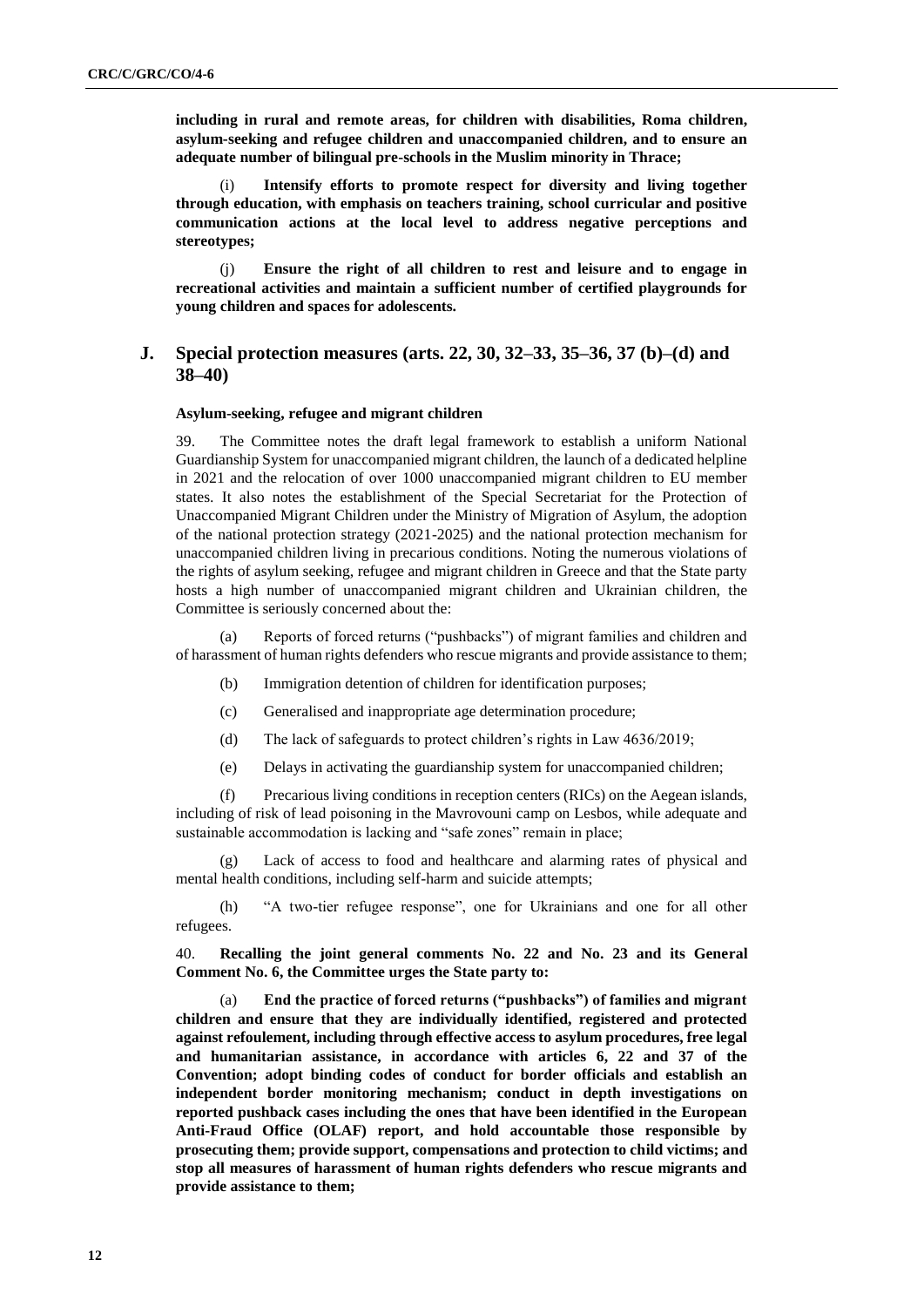(b) **Completely ban the placing of children in immigration detention, ensure that protective custody is no longer applied and prioritize the immediate transfer of asylum-seeking children and their families out of detention centres, while ensuring timely identification procedures;**

(c) **Ensure that the age-determination procedure is multidisciplinary, scientifically based, respectful of children's rights and harmonised across the country, and used only in cases of serious doubt about the claimed age and take into consideration documentary or other forms of evidence available, and ensure access to effective appeal mechanisms;**

(d) **Review Law 4636/2019 to ensure that specific consideration and appropriate safeguards in asylum proceedings are provided for children, including unaccompanied and separated children, that such children are exempt from the accelerated border asylum procedures, and to expand the definition of "family members" to include families created in transit; and facilitate family reunification;**

Adopt the revised legislation on the guardianship system and foster care **for unaccompanied children and implement it, while taking into account the specific needs of children;**

(f) **Ensure access to free legal aid and appropriate assistance in a timely manner, for all migrant children, at all stages of the procedure, and guarantee the training and availability of lawyers and jurists throughout the territory, and in particular for children living in camps and reception centers;**

(g) **Ensure that migrant children have access to age appropriate, childfriendly justice mechanisms and remedies to challenge all decisions related to their migration status;**

(h) **Provide all refugee, asylum seeking and unaccompanied children with sustainable, open and quality accommodation and shelter outside detention, including by increasing reception capacity and quality, implementing the EU relocation initiative, promptly closing "safe zones" and developing a protection database;**

(i) **With regard to the lead levels in the soil and dust in the Mavrovouni camp, provide blood testing and treatment to children and relocate them to safe areas;**

(j) **Ensure access to essential services, including food and hygiene;**

(k) **Address the barriers hindering access to education, including by ensuring transportation to school, access to vaccination, medical examinations and documentation, ensuring access to distance learning, reviewing school curriculum, providing catch-up courses and Greek language classes, ensuring an adequate number and building the intercultural capacity of teachers, and increasing the presence of "refugee education coordinators" in schools;**

(l) **Provide all possible facilities, services and protection to all refugees on an equal basis with Ukrainian refugees.**

#### **Children in street situations**

41. **Noting with concern the lack of information, the Committee reiterates General Comment No. 21 and its previous recommendations (para. 67) and calls on the State party to develop an integrated approach to deal with children in street situations, including by assessing their numbers, specific situations and root causes, establishing a monitoring mechanism and adopting a strategy and programmes to prevent, protect and support them, and to promptly investigate the Aghia Varvara case.**

#### **Sale, trafficking and abduction**

42. **While welcoming the criminalisation of forced marriage and the establishment of the national referral mechanism, in 2019, the Committee is concerned that many of the victims of trafficking identified in the reporting period were children, especially in situations of migration and in street situations, who had been engaged in sex or labour**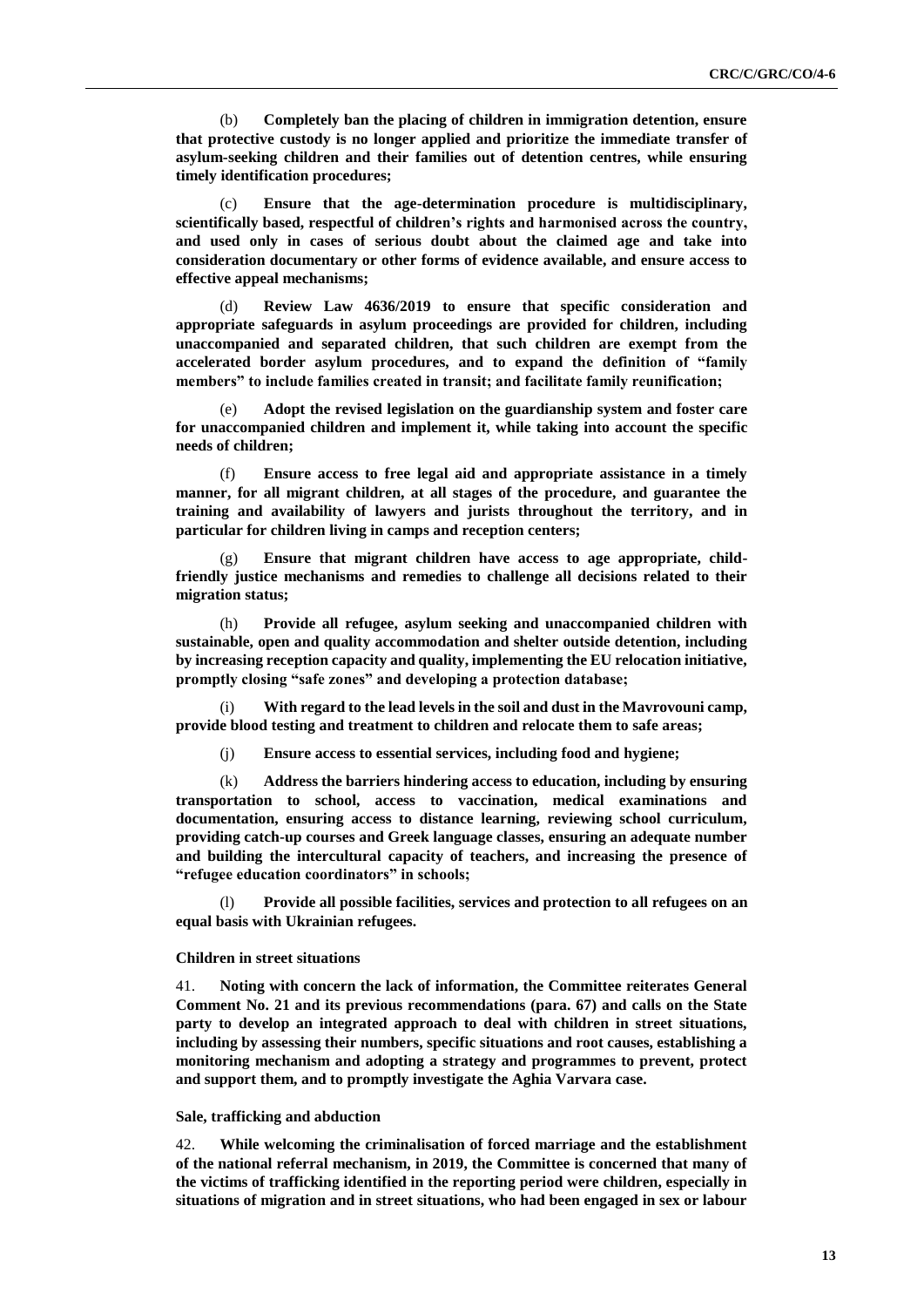**exploitation and/or forced begging. Taking note of SDG target 8.7, the Committee recommends that the State party:**

(a) **Strengthen the application of victim identification procedures, including at border crossings, and ensure that they are disconnected from the victim's cooperation with law enforcement authorities;**

(b) **Build the capacity of law enforcement authorities to identify victims of trafficking, in particular among children in situation of migration and in street situations, Roma children, and other children in vulnerable situations, and refer them to assistance and protection;**

(c) **Strengthen the provision of specialized services, particularly shelter, healthcare, including COVID-19 testing, and social reintegration, and ensure effective access to compensation for child victims; provide support to NGOs providing assistance to victims;**

(d) **Effectively investigate and prosecute cases of trafficking of children and ensure appropriate convictions for perpetrators, including for official complicity;**

(e) **Ensure that victim and witness-protection provisions are implemented and that prosecutions are victim-centred, child-friendly and gender-sensitive, provide training to judges, prosecutors and law-enforcement officials in this regard; and decrease the length of court proceedings for trafficking cases.**

#### **Administration of child justice**

43. **The Committee welcomes the decriminalisation of begging, the transposition of the Directive (EU) 2016/800 (Law 4689/2020) and the introduction of home confinement with electronic supervision (Law 4855/2021). Recalling its general comment No. 24 (2019), the Committee urges the State party to align its child justice system with the Convention and other relevant standards and in particular to ensure that:**

(a) **Specialized judges for children and professionals working with child offenders receive appropriate continuous training on the rights of the child;**

(b) **The procedural safeguards for all children, i.e. all persons below 18 years of age, entering the justice system are respected and that children benefit from the provision of legal assistance from the investigation onwards;**

(c) **Detention is used as a measure of last resort, for the shortest possible period of time and is reviewed on a regular basis, with a view to its withdrawal;**

(d) **The necessary legislation and other measures are adopted in order to implement the non-custodial measures as stipulated by the Penal Code (Law 3189/2003);**

(e) **Children deprived of liberty are detained separately from adults;**

(f) **Detention conditions, including for temporary detention and "reformatory measures," comply with international standards, including with regard to access to healthcare and education, and that all detention facilities undergo continuous monitoring;**

(g) **Disaggregated data on child offenders is collected systematically.**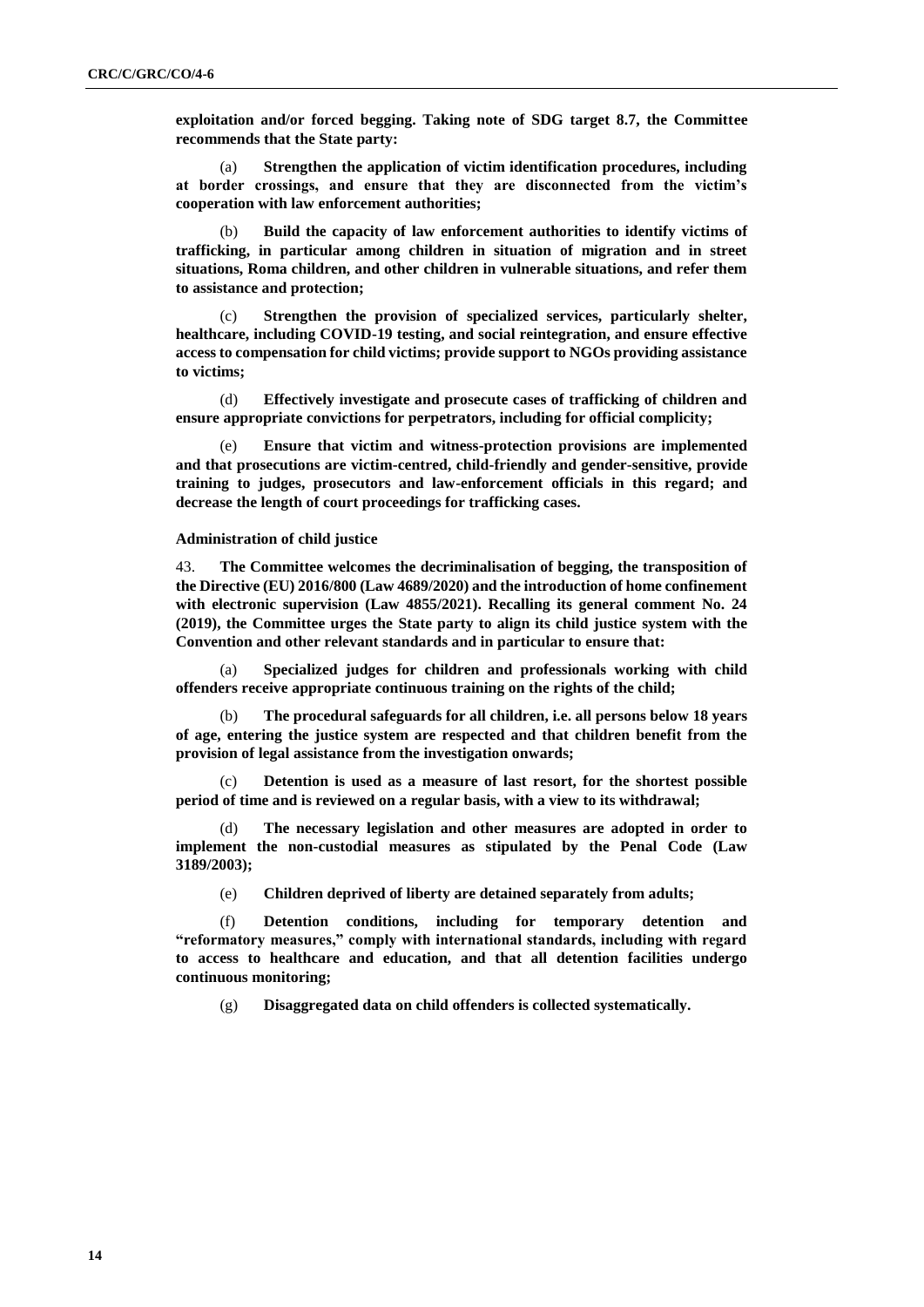## **K. Follow-up to the Committee's previous concluding observations and recommendations concerning the implementation of the Optional Protocols to the Convention**

**Optional Protocol on children on the sale of children, child prostitution and child pornography**

44. **Recalling its 2019 guidelines on the implementation of the Optional Protocol and its previous concluding observations on the report of the State party submitted under article 12 of the Optional Protocol, the Committee urges the State party to:**

(a) **Align the Penal Code with articles 2 and 3 of the Optional Protocol;**

(b) **Prevent and explicitly criminalise sale of children;**

(c) **Establish mechanisms for identifying, protecting and supporting victims of all offences under the Optional Protocol beyond human trafficking;**

(d) **Establish extraterritorial jurisdiction for all crimes under the Optional Protocol.**

**Optional Protocol on the involvement of children in armed conflict**

45. **Recalling its previous concluding observations on the report of the State party submitted under article 8 of the Optional Protocol, the Committee urges the State party to:**

(a) **Explicitly criminalize the recruitment of children under 18 years of age by non-state armed groups;**

(b) **Collect data on, assess the situation of, and protect children who may have been involved or used in armed conflict abroad;**

Establish a mechanism to early identify foreign children who may have **been involved in armed conflicts abroad upon entering the State party, and provide them with physical and psychological recovery and social integration into the society;**

(d) **Include peace education into school curricula;**

(e) **Prohibit in law the export of arms to States that may recruit children under 18 years of age.**

#### **L. Ratification of the Optional Protocol on a communications procedure**

46. **The Committee recommends that the State party, in order to further strengthen the fulfilment of children's rights, ratify the Optional Protocol to the Convention on a communications procedure.**

### **M. Ratification of international human rights instruments**

47. **The Committee recommends that the State party, in order to further strengthen the fulfilment of children's rights, consider ratifying the International Convention on the Protection of the Rights of All Migrant Workers and Members of Their Families.**

## **IV. Implementation and reporting**

## **A. Follow-up and dissemination**

48. **The Committee recommends that the State party take all appropriate measures to ensure that the recommendations contained in the present concluding observations are fully implemented and that a child-friendly version is disseminated to, and made widely accessible for, children, including the ones in the most disadvantaged situations.**